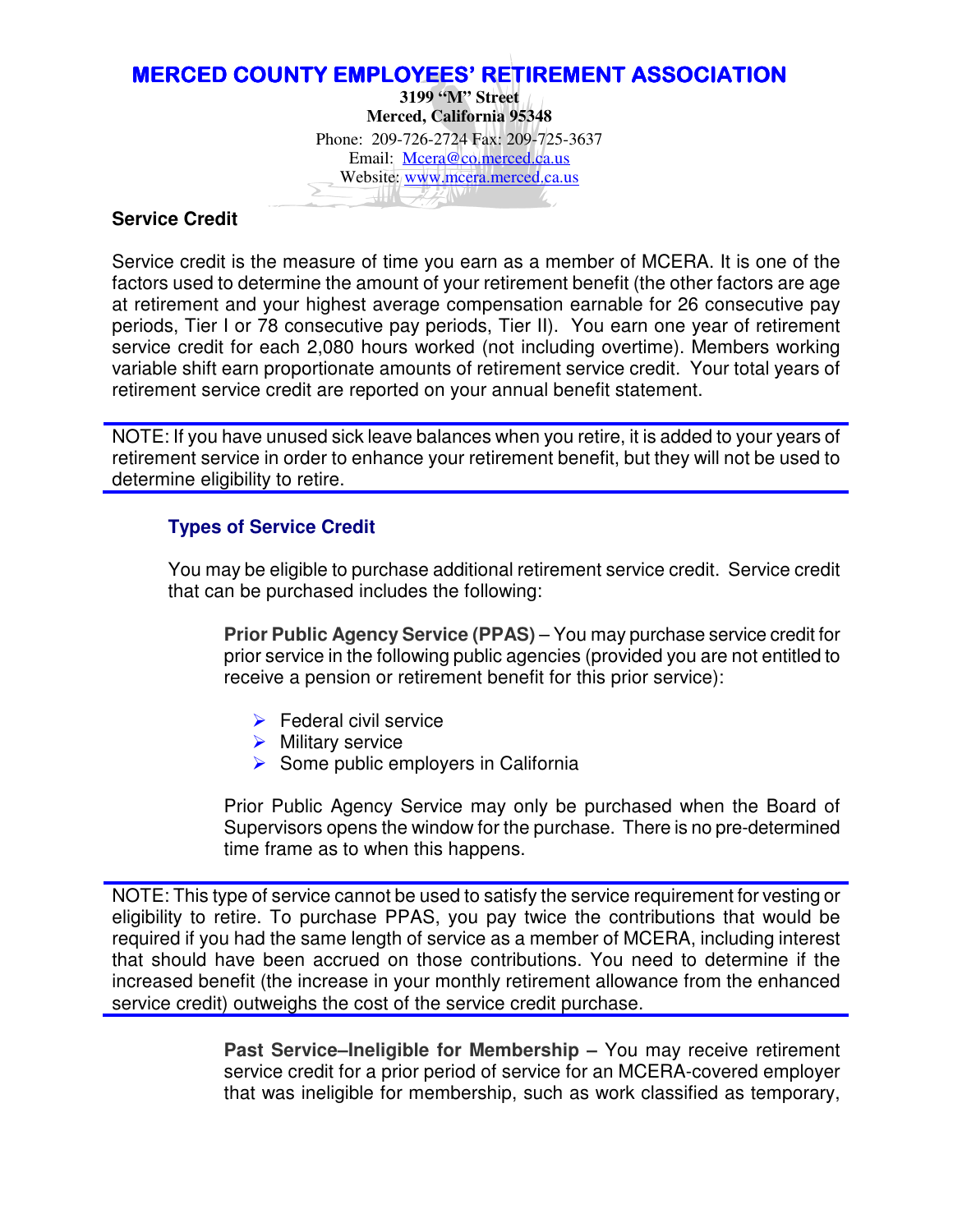contract employee (not an independent contractor), hourly, part-time or seasonal. Payment would consist of the appropriate member contributions, plus interest that would have accrued on those contributions.

**Past Service–Withdrawn Contributions –** If you left MCERA-covered employment in the past and withdrew your retirement contributions plus related interest, you have no retirement service credit for that period of service. You can restore this retirement service credit in full if you redeposit (pay back) the withdrawn contributions, and any interest that would have accrued on those contributions, under the following conditions

- $\triangleright$  You returned to your employer and are currently an MCERA member.
- $\triangleright$  Currently a member in deferred retirement status.
- $\triangleright$  You are a member of a reciprocal system and are a safety member with that agency or were a safety member with MCERA. Certain restrictions apply so contact MCERA for exact details.

**Leaves of Absence –** Generally, periods of leave without pay, such as a leave of absence, does not earn retirement service credit, nor can this service be purchased. However, you may purchase service credit when you return from certain leaves, as described below.

- **Sick Leave Without Pay–**You may purchase up to one year (12 consecutive months) of service credit upon returning to work from authorized sick leave without pay (with proof of medical condition). You purchase service credit by paying the amount of employee contributions plus interest that would have accrued on those contributions. Service credit may not be received for any period of such absence in excess of twelve (12) consecutive months.
- **Military Leave of Absence–**If you resign from your employer or obtain a leave of absence to enter the armed forces of the United States then return to the same employer, you may purchase service credit for the period of military service. To be eligible for military service credit, members who re-sign or take of leave of absence to enter military service must re-enter employment within one year after terminating military service to be eligible to purchase his/her military time.

To purchase this military service credit after you are re-employed, you must file a request for the credit with MCERA and provide a copy of your military discharge certificate (DD Form 214 or its equivalent) to verify your military service. You cannot be receiving or eligible to receive a military retirement and your discharge must be honorable. Your account is credited with this retirement service credit after you make the purchase.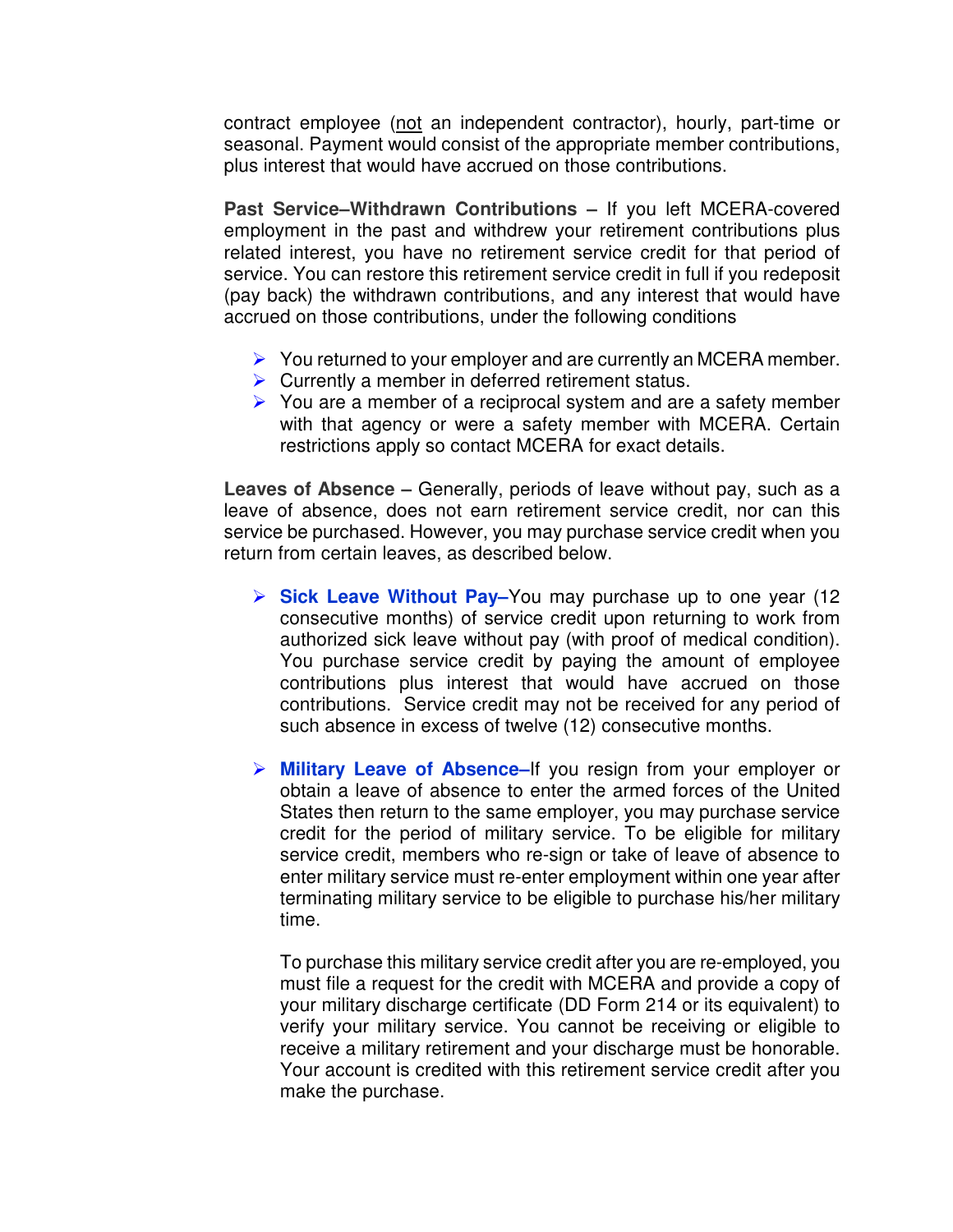Note: Purchased previous service credit from and MCERA participating employer counts towards your 5 years of eligibility for vesting in MCERA and it counts towards your 10 years of eligibility for retirement. It will not count towards accumulation of vacation or seniority with an MCERA participating employer.

### **How to Purchase Service Credit**

Contact MCERA. MCERA staff will send you the appropriate form and tell you what you need to submit to verify the eligibility of the service. Once staff members receive the form and any necessary verification, they will determine the cost of the purchase and send you a repayment notification. You may also download a copy of the Request to Purchase Form located at www.mcera.merced.ca.us.

Active employees may make payments through bi-weekly payroll deductions or a lump-sum. Alternatively, you may pay part of the cost in a lump-sum at the start, and then pay the remainder through payroll deductions. You may also purchase or redeposit funds by means of trustee-to-trustee transfer.

# **Lump Sum Payment**

You may choose to make a lump sum payment of the amount due by personal check, money order, certified check, or cash. Cash payments will ONLY be accepted in person.

# **Payroll Deductions**

If you choose to make payroll deductions to pay for your retirement service credit purchase and your financial situation changes after you sign a payment contract, you may not stop or change your payments. The maximum number of deductions cannot exceed 130 pay periods or 5 years unless approved by the MCERA board.

#### **Trustee-to-trustee transfer**

The following are retirement accounts that can transfer funds to pay for your retirement service purchase:

- $\triangleright$  Qualified retirement plan (i.e., one established under Section 401 of the Internal Revenue Code) – this category includes defined contribution retirement plans such as 401(k) plans.
- $\triangleright$  Traditional IRA (i.e., one established under Section 408(a) or (b) of the Internal Revenue Code) – this category includes 'conduit' or 'rollover' IRAs but excludes Simple IRAs, SEPs, and SARSEPs.
- $\triangleright$  Eligible deferred compensation plan (i.e., one established under Section 457(b) of the Internal Revenue Code).